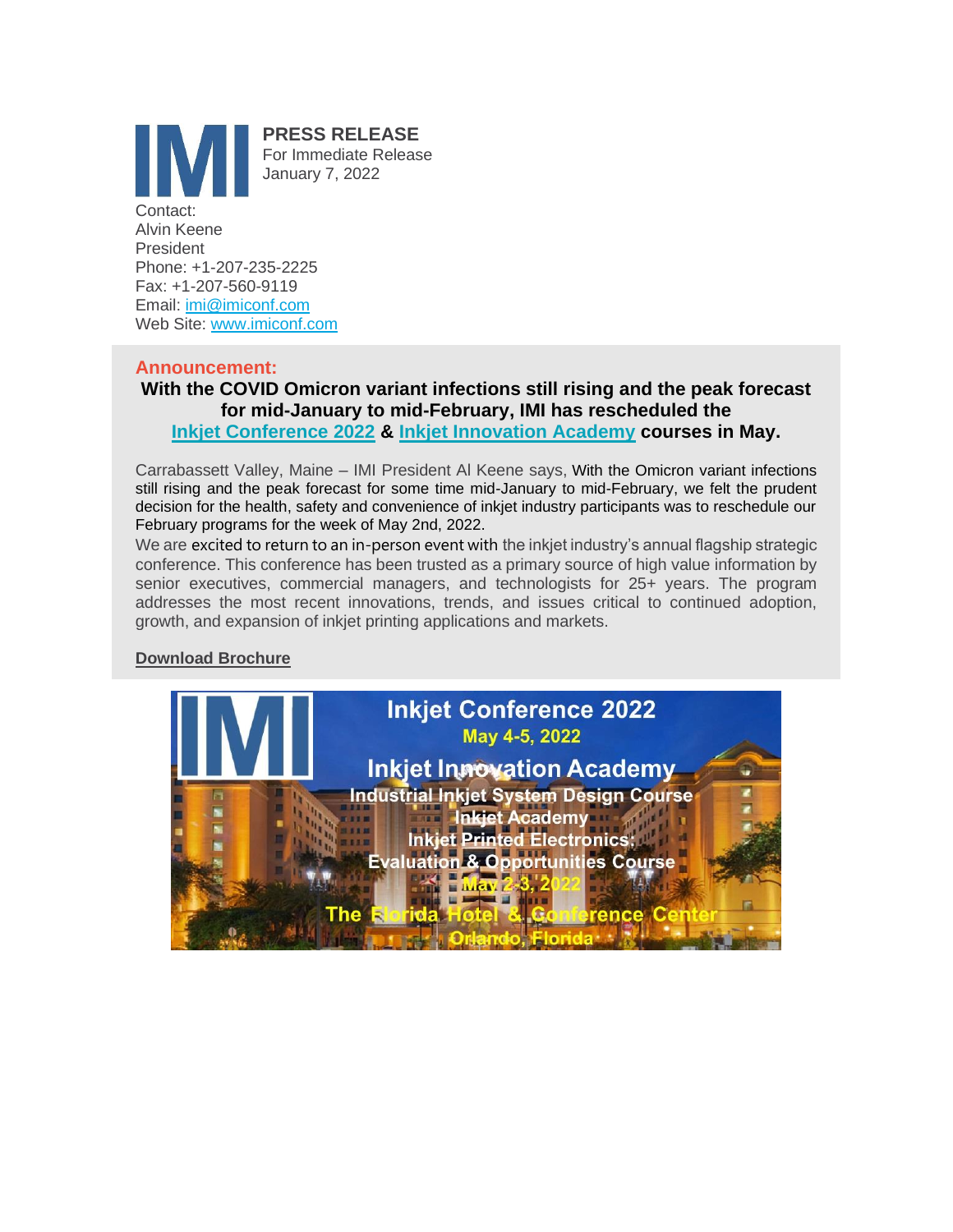

**Announce Technology Developments Present New & Expanding Applications Give Market Assessments Discuss Market Requirements/Challenges Future Projections/Views/Trends** 

**Submit Your Proposed Presentation Titles & Outlines Or FMI to al@imiconf.com** 

IMI encourages inkjet industry participants to utilize this conference forum to present information on their latest technology developments, new applications, market requirements/ needs or other contributions to the industry's expansion and success.

Proposed presentation topics and outlines may be emailed to **[al@imiconf.com](mailto:al@imiconf.com)**

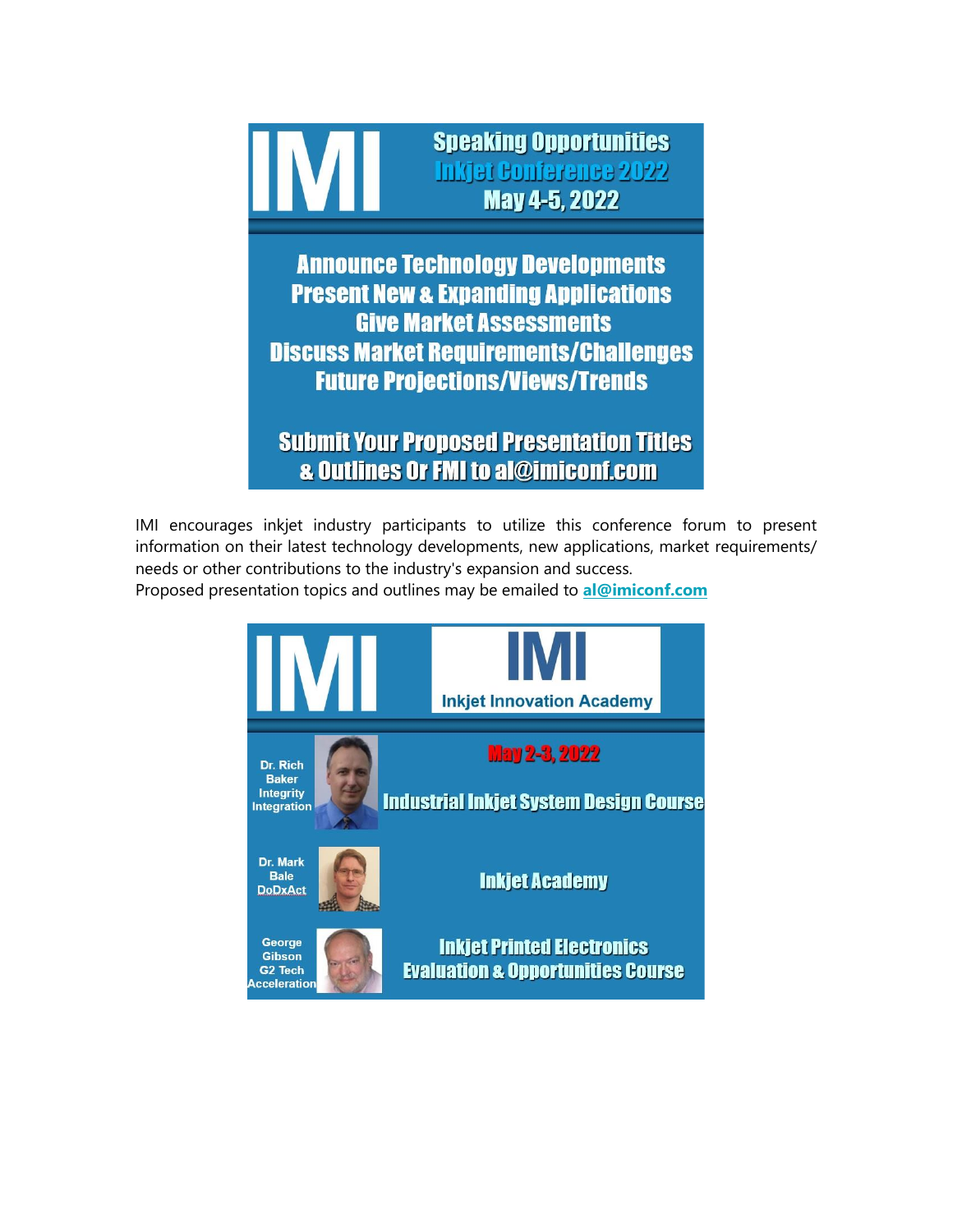IMI is pleased to offer the following three timely and in-depth courses led by industry experts the two days prior to the conference:

#### **Inkjet Innovation Academy May 2-3, 2022 [Industrial Inkjet System Design Course](https://www.imiconf.com/ijsd-feb2022)**

#### **[Inkjet Academy](https://www.imiconf.com/ija-feb2022)**

### **[Inkjet Printed Electronics](https://www.imiconf.com/iape-feb2022) [Evaluation & Opportunities Course](https://www.imiconf.com/iape-feb2022)**

It is exciting to follow the possibilities for inkjet technology developments to enable new applications and expand inkjet's role in printing and manufacturing solutions. We encourage everyone to join in IMI's upcoming events to share information, network, display their products, become a sponsor, and to participate in the inkjet industry's expansion and success.

Sincerely,

Alvin G. Keene President IMI [1106 Valley Crossing](https://www.google.com/maps/search/1106+Valley+Crossing+Carrabassett+Valley,+ME+04947+USA?entry=gmail&source=g) [Carrabassett Valley, ME 04947 USA](https://www.google.com/maps/search/1106+Valley+Crossing+Carrabassett+Valley,+ME+04947+USA?entry=gmail&source=g) Phone: 1-207-235-2225 Direct Phone: 1-207-607-8002 Fax: 1-207-560-9119 Email: [al@imiconf.com](mailto:al@imiconf.com) Web Site: [www.imiconf.com](http://www.imiconf.com/) Join our LinkedIn Inkjet Innovation Group: https://www.linkedin.com/groups/12163161/ LinkedIn: <https://www.linkedin.com/in/alvinkeene/> Twitter: [https://twitter.com/IMI\\_conf](https://twitter.com/IMI_conf) Facebook: <https://www.facebook.com/imiconf/>



#### **About IMI**

IMI sponsors conferences and courses world-wide (currently online) to assist in understanding technology developments, markets and applications requirements. IMI conferences and courses offer unique opportunities for leading hardware, technology development, consumables, software and user companies to learn, network, and develop a comprehensive